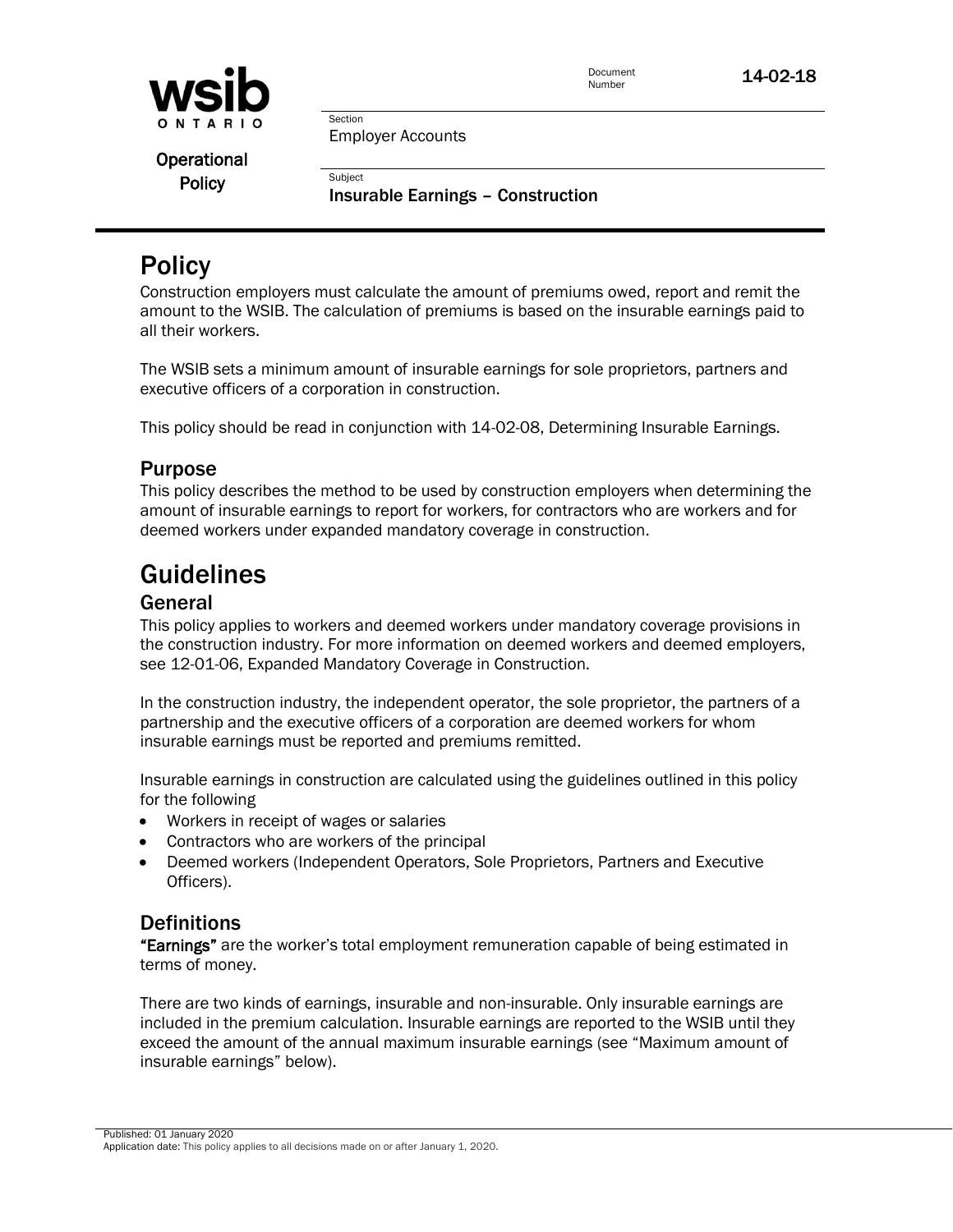

Employer Accounts

Section

**Subject** 

**Operational Policy** 

Insurable Earnings – Construction

Employer contributions for employment benefits on behalf of injured workers, pursuant to s.25(1) of the *Workplace Safety and Insurance Act,* 1997 (WSIA), are not considered earnings, and are not included in the calculation of premiums.

"Average earnings" An individual's average annual earnings are calculated from the most recent Canada Revenue Agency (CRA) income tax return or audited financial statement, and are subject to the maximum insurable earnings ceiling, see 18-01-02, Benefit Dollar Amounts – Accidents from 1998. Average earnings are used to calculate loss of earnings (LOE) benefits.

"Independent Operator" in construction means an individual who

- **o** does not employ any workers, and
- reports themselves as self-employed for the purposes of an Act or regulation of Ontario, Canada or another province or territory of Canada (e.g. CRA), and
- is retained as a contractor or subcontractor by more than one person during an 18-month period,

or

an individual who is an executive officer of a corporation that

- **o** does not employ any workers other than the individual, and
- is retained as a contractor or subcontractor by more than one person during an 18-month period.

## Section A – Workers in receipt of wages or salary

Insurable earnings for workers in receipt of wages or salary include earnings derived from methods of payment such as

- pay by hourly rate
- piecework
- salary
- **•** commission
- vacation pay
- room and board
- bonuses, and
- the value of most other allowances and taxable benefits.

Insurable earnings include amounts reported on an earnings statement or wage slip, before any deductions are made for Income Tax, Employment Insurance, Canada Pension Plan, health care plans, loan payments and union dues.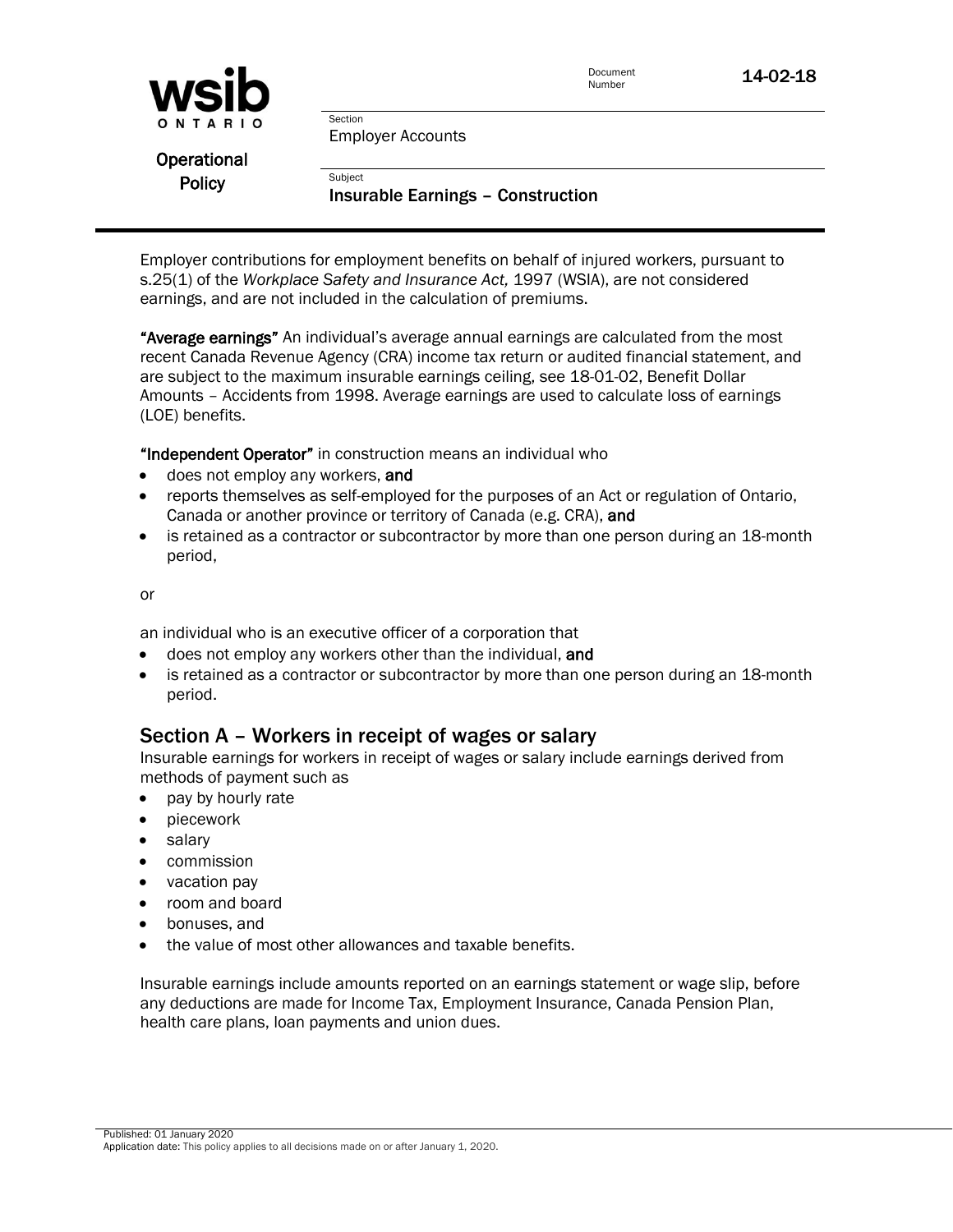| <b>WSID</b>   | Document<br>Number                                  | 14-02-18 |
|---------------|-----------------------------------------------------|----------|
| ONTARIO       | Section<br><b>Employer Accounts</b>                 |          |
| Operational   |                                                     |          |
| <b>Policy</b> | Subject<br><b>Insurable Earnings - Construction</b> |          |

Refer to 14-02-08, Determining Insurable Earnings, for a list of items considered insurable and items considered non-insurable when calculating the amount of a worker's insurable earnings for reporting to the WSIB.

## Section B – Contractors who are workers of the principal

When the principal hires an individual contractor to perform construction work, and this individual is not an independent operator in construction, the principal is the employer of such an individual for all WSIB purposes.

The principal determines the gross insurable earnings for contractors who are workers based on the labour portion of the contract. If the records are adequate to accurately determine the labour portion, as described below, those records must be used. Otherwise, the guidelines below under "Inadequate records" apply.

#### Determining the labour portion of the contract

#### 1. Adequate records

When business records, contractor's invoices, or written contracts accurately identify the actual labour portion of the contract by identifying the amounts allocated and billed for labour, and for materials, equipment and/or installation supplies, the labour portion is treated as the contractor's gross insurable earnings.

#### **Note**

Unless the terms of the contract specify that a truck/vehicle must be used in the direct performance of the construction to be performed by the contractor, the WSIB does not allow a deduction for vehicle expenses.

#### 2. Inadequate records

- a) When the business records are not adequate to identity the labour portion of the contract and there is no evidence that the contractor supplied major materials and/or heavy construction equipment used in the direct performance of the construction work, the WSIB considers the entire contract value (100%) as the contractor's gross insurable earnings.
- b) When the business records are not adequate to identify the labour portion of the contract and there is evidence that the contractor supplied major materials, and/or heavy construction equipment, used in the direct performance of the construction work, the WSIB permits the principal to identity the labour portion using the following allowed percentages:
	- 1. where a contract provided labour and major materials, the principal is to use 60% of the contract value as the contractor's gross insurable earnings.
	- 2. where a contractor provided labour and heavy construction equipment, with or without major materials, the principal is to use 33 1/3% of the contract value as the contractor's gross insurable earnings.

Published: 01 January 2020 Application date: This policy applies to all decisions made on or after January 1, 2020.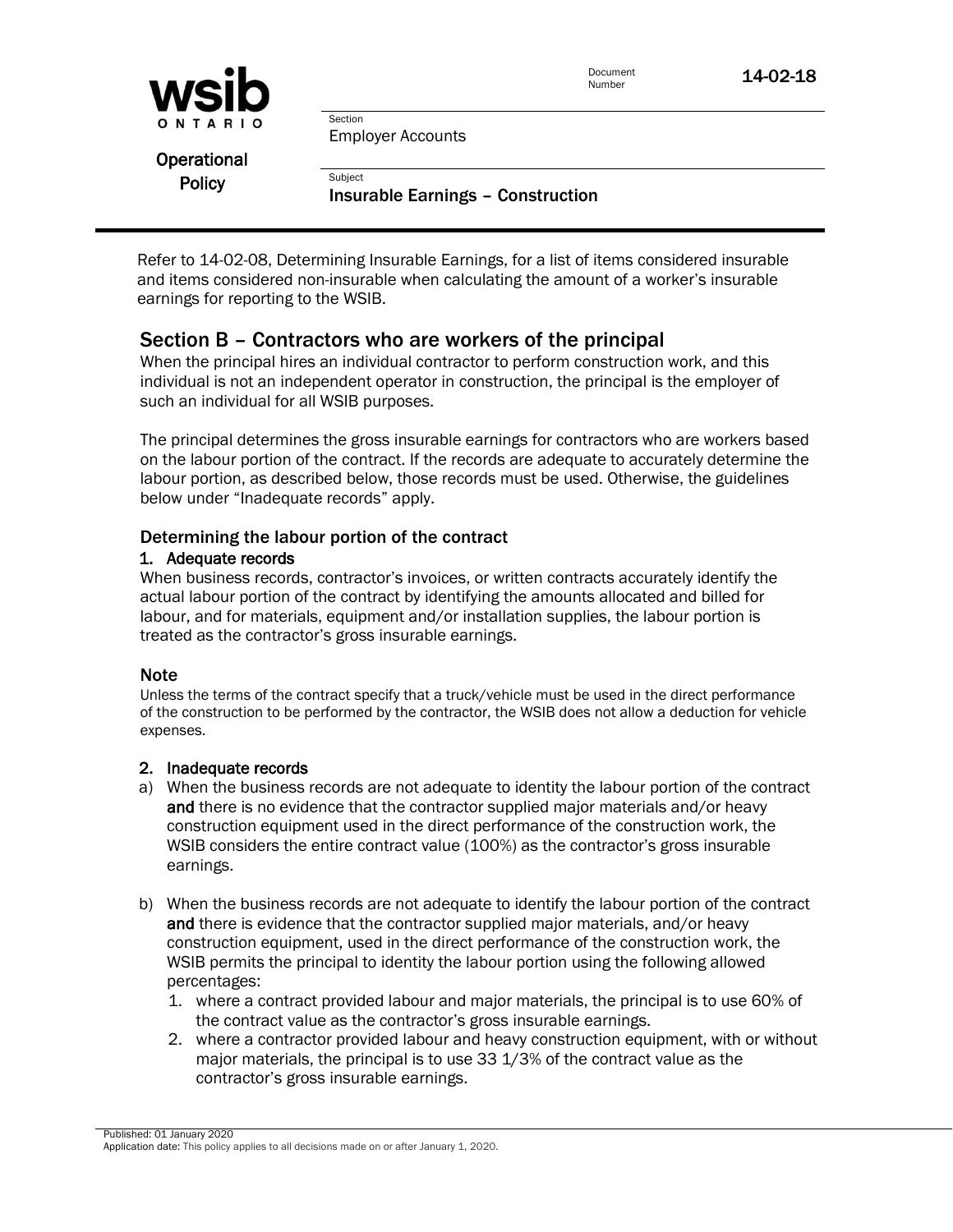| <b>WSID</b>   |                                                     | Document<br>Number | 14-02-18 |
|---------------|-----------------------------------------------------|--------------------|----------|
| ONTARIO       | Section<br><b>Employer Accounts</b>                 |                    |          |
| Operational   |                                                     |                    |          |
| <b>Policy</b> | Subject<br><b>Insurable Earnings - Construction</b> |                    |          |

Lists of what the WSIB accepts as "major materials" and "heavy construction equipment" are provided in Appendix I and Appendix II, located at the end of this policy.

## Section C – Independent operators in construction

The guidelines set out in this section apply to independent operators in construction.

Independent operators in construction are self-employed individuals, incorporated or not, who do not employ workers, and who are retained as a contractor by more than one person during an 18-month period. This includes sole proprietors without workers and single officer corporations without workers who are retained as a contractor by more than one principal during an 18-month period.

Independent operators must determine their own insurable earnings and report them to the WSIB. The gross insurable earnings are based on the labour portion of the contract.

If the records are adequate to accurately determine the labour portion, as described under "Adequate records" in Section B, those records must be used. Otherwise, the guidelines outlined, also in Section B under "Inadequate records" apply.

If the independent operator calculated the labour portion of the contract using the allowed percentages, described under "Inadequate records" in Section B, the independent operator must be able to provide proof, upon request from the WSIB, that either major materials or heavy construction equipment were supplied and used in the direct performance of the construction work.

Lists of what the WSIB accepts as "major materials" and "heavy construction equipment" are provided in Appendix I or Appendix II, located at the end of this policy.

## Section D – Sole proprietors with workers, partners and executive officers in construction

The guidelines in this section apply to the following deemed workers in construction who do not operate their business alone as single person business entities

- a sole Proprietor with workers
- a partner in a partnership, with or without workers
- an executive Officer in a single officer corporation, with workers
- an executive Officer in a multi-officer corporation, with or without workers

These guidelines do not apply to independent operators as defined in Section C.

## Reporting insurable earnings

If the estimated amount of insurable earnings was lower than the actual insurable earnings determined at the end of the calendar year, sole proprietors, partners and executive officers

Published: 01 January 2020 Application date: This policy applies to all decisions made on or after January 1, 2020.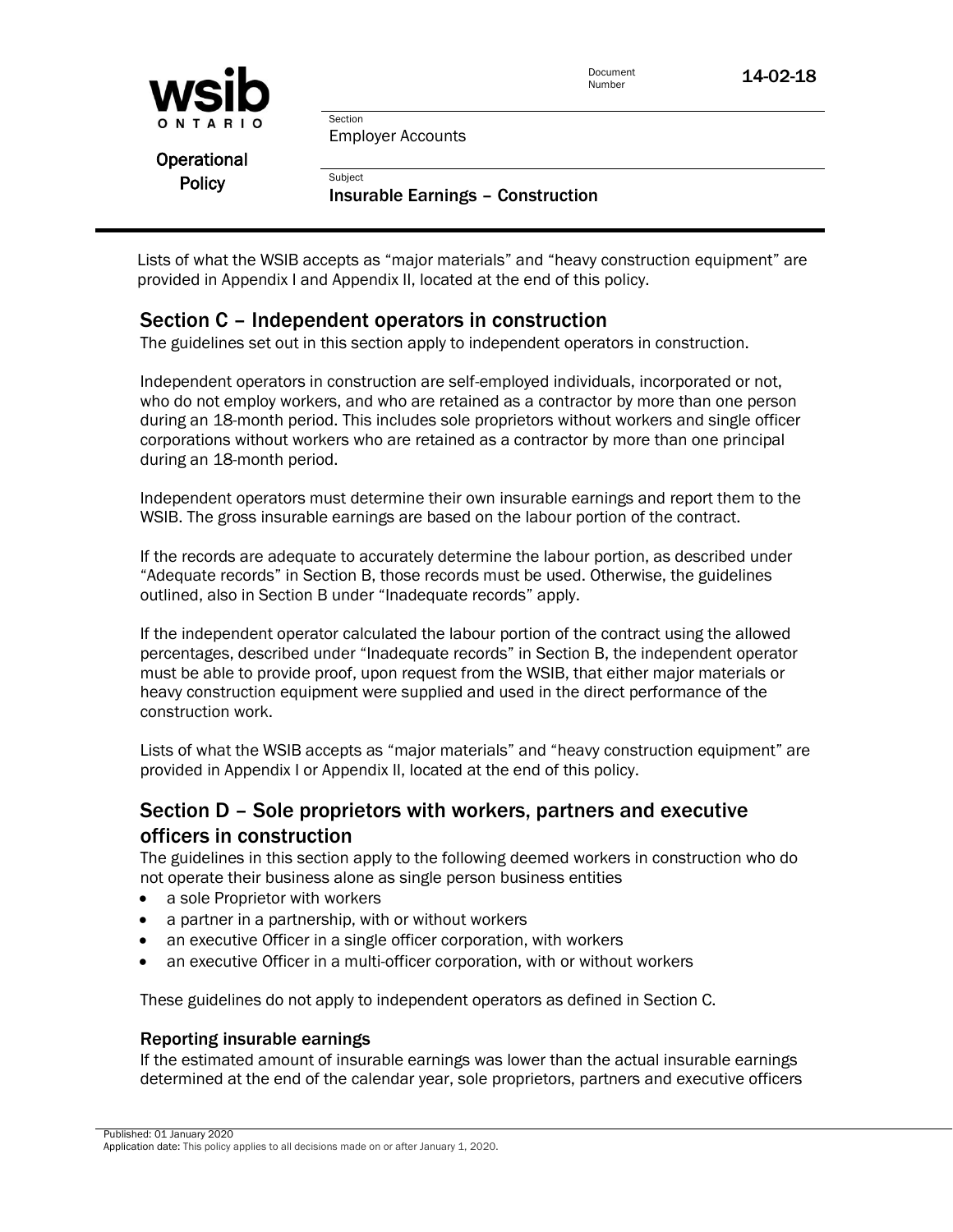

Document **14-02-18** 

Employer Accounts

Section

**Subject** 

**Operational Policy** 

Insurable Earnings – Construction

must revise the reported amount of insurable earnings. Revisions may also be made throughout the current reporting year. When the amount of insurable earnings is estimated, deemed employers are to report updated earnings in the last reporting period for their account frequency (e.g. monthly or quarterly) of the current year for all deemed workers, including sole proprietors, partners and executive officers.

#### Calculating benefits at the time of injury

If an individual is entitled to loss of earnings benefits as the result of a worker-related injury and

- the individual did not notify the WSIB after the most recent CRA income tax filing or audited financial statement, and
- the average earnings calculated using the most recent CRA filing or financial statement do not match the reported insurable earnings on the account,

the WSIB retains the discretion to determine what is acceptable "proof of earnings" and may consider the insurable earnings amount that has been reported when determining a worker's average earnings for benefit purposes. For more information, see 18-02-03, Determining Long-Term Average Earning: Workers in Permanent Employment and 18-02-04, Determining Long-Term Average Earnings: Workers in Non-Permanent Employment.

#### Sole proprietors and partners in a partnership

Sole proprietors in construction, and the partners of a partnership in construction are mandatorily covered. These individuals are the deemed worker and the deemed employer under the WSIA.

#### Determining insurable earnings

The insurable earnings for a sole proprietor in construction, and a partner in a partnership in construction, are the individual's annual self-employment business income from the sole proprietorship or partnership registered with the WSIB, subject to the minimum and maximum amount of insurable earnings.

The annual self-employment business income is the amount reported to the CRA as Net business income (Line 135) on the individual's Income Tax and Benefit Return (T1 General). In the case of a partnership, each partner's share of the total net business income is reflected in their own Income Tax and Benefit Return (T1 General).

#### Reporting insurable earnings

Each year, sole proprietors and partners in a partnership estimate their own annual insurable earnings for premium reporting in the current reporting year. This amount is then pro-rated and reported to the WSIB according to the account frequency (e.g. either monthly or quarterly). Sole proprietors and partners can use the prior year's net business income on the Income Tax and Benefits Return (T1 General) filed with the CRA as the annual estimate for the current reporting year. This estimate must meet or exceed the annual minimum amount of insurable earnings.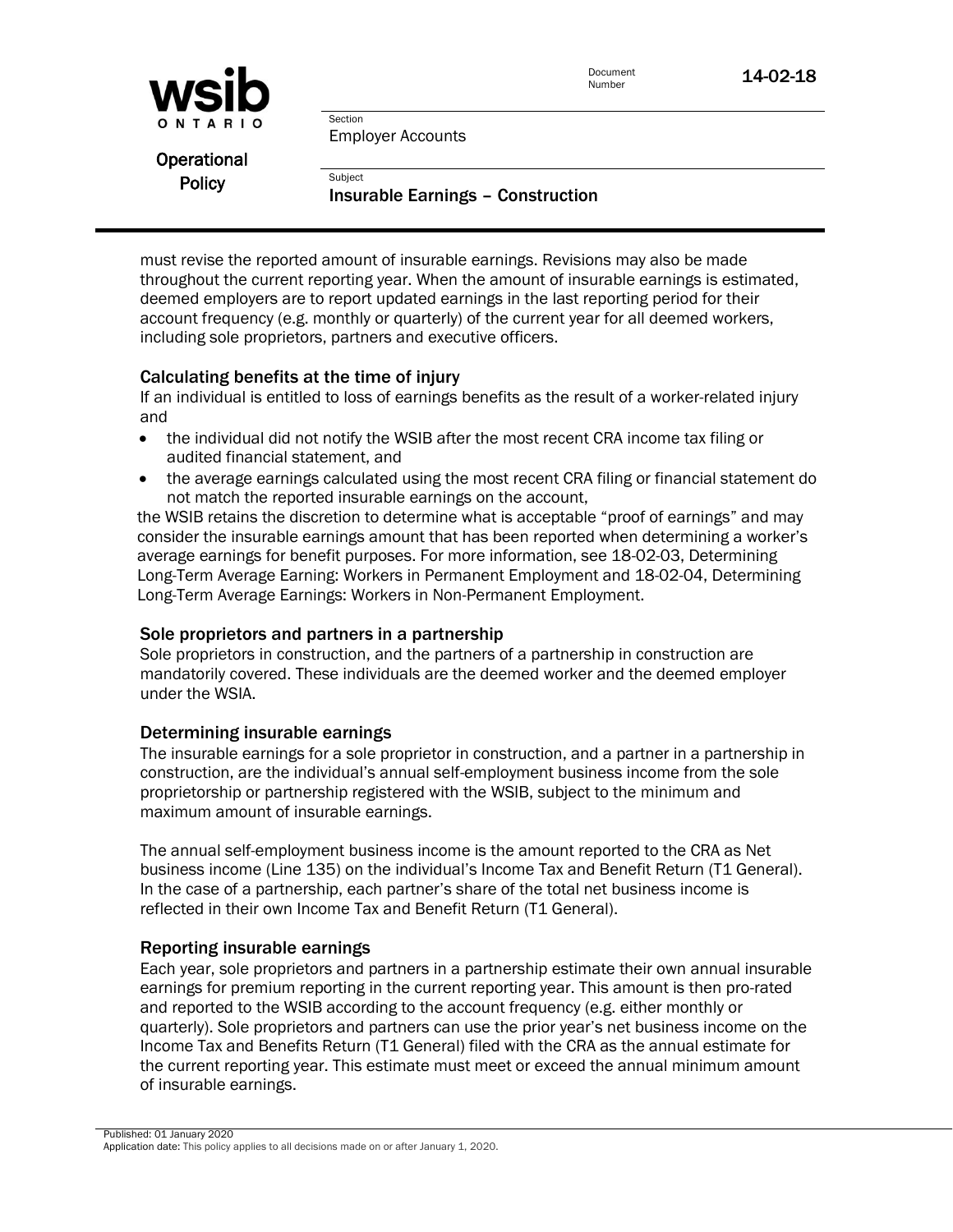

Document **14-02-18** 

Employer Accounts

Section

**Subject** 

**Operational Policy** 

Insurable Earnings – Construction

Sole proprietors and partners must ensure that the annual reported amount of insurable earnings submitted to the WSIB is an accurate reflection of their annual net business income.

#### Executive officers in a corporation

Executive officers in construction are also mandatorily covered as deemed workers, and the corporation is the deemed employer.

The gross insurable earnings of an executive officer is based on the total of

- employment income reported on a T4 Statement of Remuneration Paid
- other insurable employment income reported on a T4A, Statement of Pension, Retirement, Annuity and Other Income
- dividends reported one a T5 Statement of Investment Income, and
- director fees issued by the corporation to the executive officer.

If the executive officer receives regular insurable employment income (as described above) throughout the year, the employer will report the executive officer's actual insurable earnings for each reporting period. If the executive officer does not receive regular employment income throughout the year, the employer may estimate the amount of annual insurable earnings for each executive officer for the current reporting year. This amount is then prorated and reported to the WSIB according to the account frequency (e.g. monthly or quarterly). This estimate must meet or exceed the annual minimum amount of insurable earnings.

The employer must ensure that all reported insurable earnings submitted to the WSIB for each executive officer is an accurate reflection of the actual insurable earnings.

#### Minimum amount of insurable earnings

The WSIB sets an annual minimum amount of insurable earnings for sole proprietors, partners and executive officers in construction. Each year the minimum amount is set at 1/3 the annual maximum amount of insurable earnings.

The WSIB may accept an amount lower than the minimum where the employer's business records provide evidence that the lower amount is more accurate for the annual amount of insurable earnings.

### Additional reporting rules for calculating insurable earnings Maximum amount of insurable earnings

The WSIA sets an annual maximum ceiling for average earnings as a basis for the calculation of benefits. In addition, the WSIA provides that the insurable earnings of an individual worker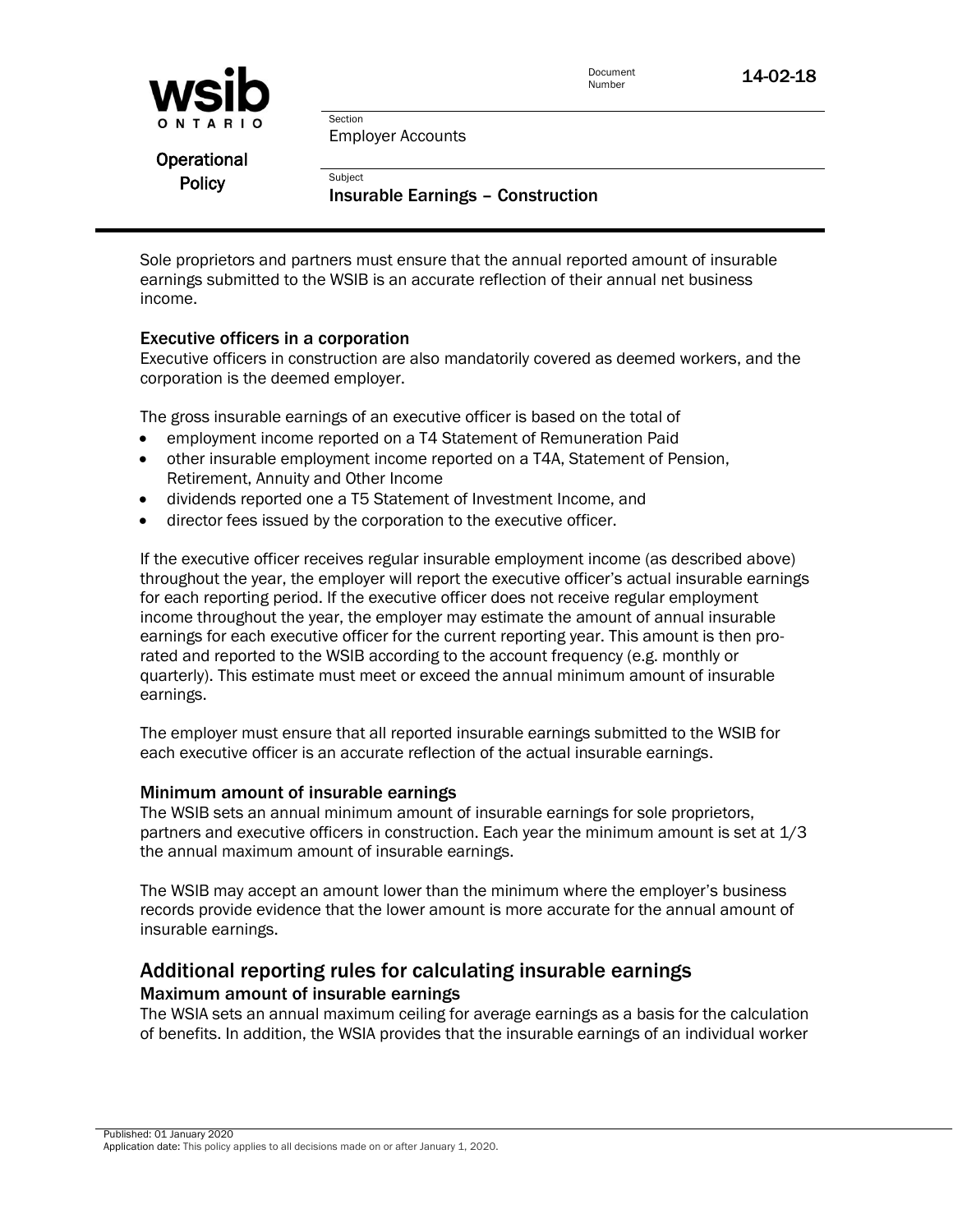

Employer Accounts

Section

**Subject** 

**Operational Policy** 

Insurable Earnings – Construction

and deemed worker for the purpose of premium calculation be limited to the same maximum for average earnings set for benefit purpose.

#### Excess earnings

Excess earnings for an individual worker and deemed worker are any earnings that are above the annual maximum insurable earnings amount. Excess earnings are not insurable and premiums are not paid on them. Employers pay premiums on gross insurable earnings until the earnings of the worker or deemed worker reach the annual maximum insurable earnings amount.

### Verification of the insurable earnings calculation

To verify the reported insurable earnings, the WSIB may review any documentation, as necessary.

If the reported insurable earnings differ from the verified amount of actual earnings, the WSIB will adjust the reported amount of insurable earnings accordingly (increase or decrease) for premium accuracy, under the guidelines stated in 14-02-06, Employer Premium Adjustments.

## More than one classification assigned

For employer accounts assigned more than one classification, see 14-02-08, Determining Insurable Earnings for guidelines on reporting direct and common earnings.

# Appendix I – Major Materials

Major materials means structural, mechanical and electrical components, such as

- Asphalt
- Bricks, blocks
- **Cabinets**
- Concrete and cement
- Doors
- Electrical wiring, boxes and supplies
- Fill and sand
- Flooring (wood, tile, carpet)
- **•** Glass
- **•** Gravel
- Insulation and vapour barriers
- Lumber and steel
- Paint
- Pipes
- Plumbing, heating, and cooling fixtures and equipment
- Rebar
- Road culverts

Published: 01 January 2020

Application date: This policy applies to all decisions made on or after January 1, 2020.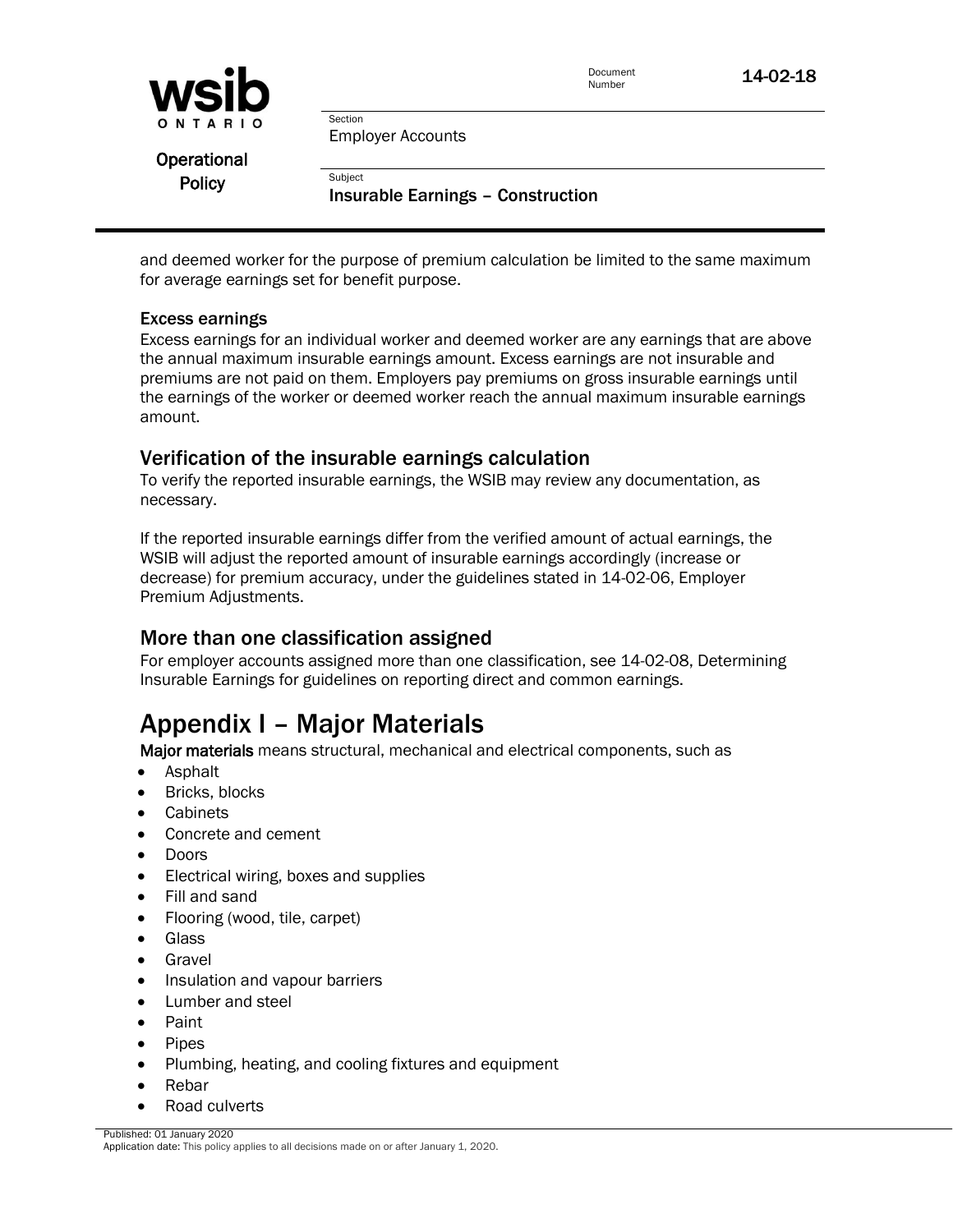

Employer Accounts

Section

Subject

**Operational Policy** 

Insurable Earnings – Construction

- Sewer pipes and elements
- Sheet metal ducts
- Shingles, tarpaper, valleys, and all other roof covering material
- Siding, soffit, fascia
- Wallboard
- Windows

# Appendix II – Heavy Construction Equipment

Heavy equipment means any large item of capital equipment designed to be used in the construction industry, such as

- Backhoe
- Bobcat
- Bulldozer
- Cement mixer (truck or pumper)
- Compressors, excluding portable
- Crane
- Dump truck
- Front-end loader
- Gas powered tamper
- Grader, or other excavating equipment
- Jackhammer, excluding portable
- Scaffolding (multi-storey)
- Scissor lift generator
- Welding unit (truck mounted)

## Application Date

This policy applies to all decisions made on or after January 1, 2020.

## Policy review schedule

This policy will be reviewed within five years of the application date.

## Document history

This policy replaces 14-02-18, dated January 1, 2013.

## **References** Legislative authority

*Workplace Safety and Insurance Act, 1997,* as amended